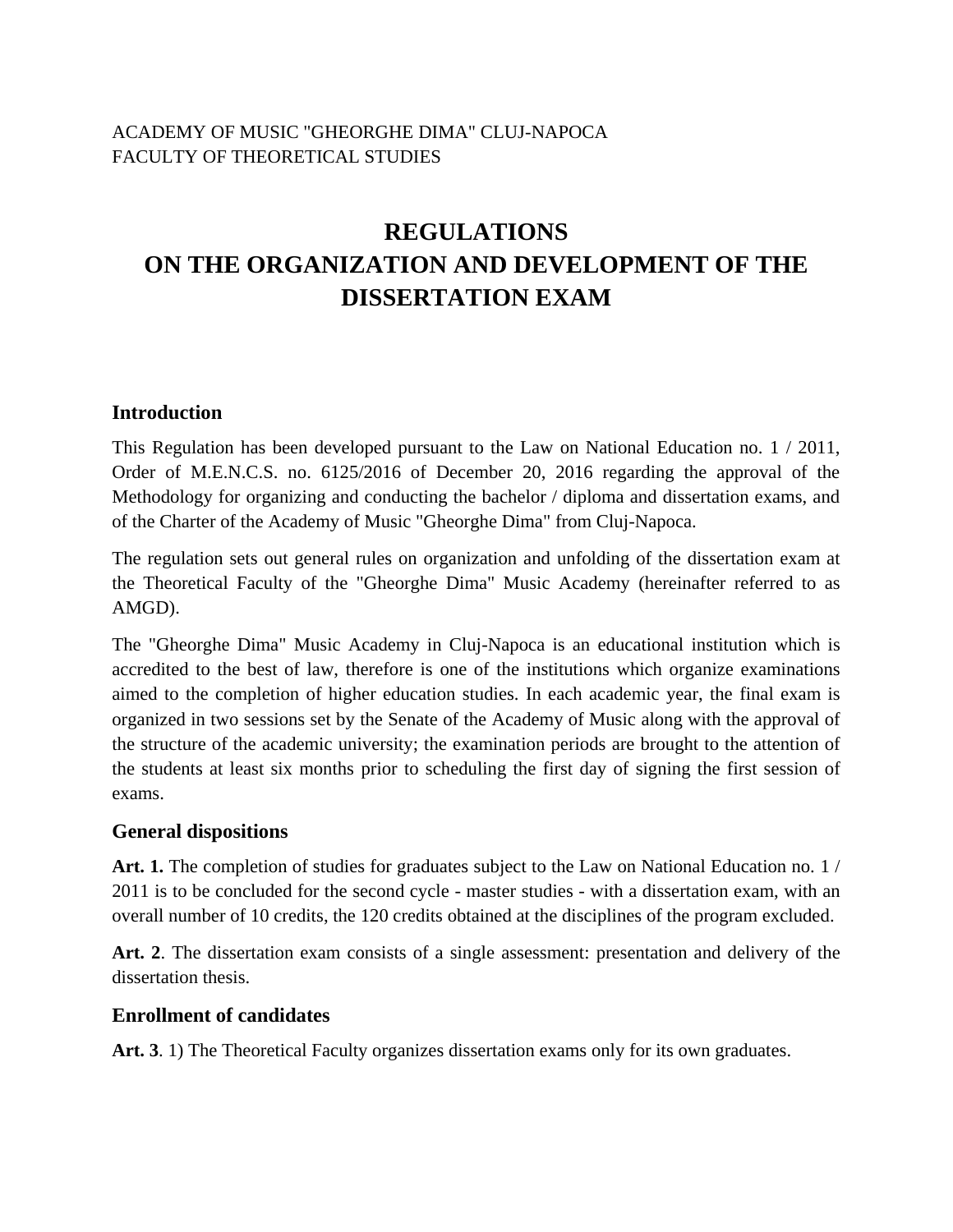2) Only those graduates who have fulfilled all the obligations stipulated in the curriculum for the four semesters of study may attend the dissertation exam.

3) The registration of candidates for the dissertation examination is made on the basis of a standard application submitted to the faculty secretariat at least 7 days prior to the date of the dissertation examination.

4) A copy of the dissertation thesis prepared by the candidate, on a traditional (printed on paper), as well as one on electronic support (pdf), is attached to the application form.

5) The sale of scientific papers for the buyer to use acting as author of the dissertation is forbidden. Each student will fill in along with the submission of the application form also the form certifying the originality of the paper, provided by the Secretariat of the faculty and signed by the scientific supervisor of the paper.

6) The coordinator of the dissertation thesis is jointly responsible with the author for ensuring the originality of his / her content. The teaching staff coordinating dissertation papers have the obligation to monitor the writing of the dissertation and to carefully evaluate its content. In situations where he / she finds that the job has not been prepared by the candidate or evidence of plagiarism, students will not be eligible for the examination. If the examination board has suspicions that the candidate has drawn up the work or finds plagiarism, the student is sanctioned by the exclusion from the dissertation examination, with the obligation to complete the thesis; the tutoring teacher will give details of the situation created within the Teaching Board. Support for a new dissertation exam will be done on a fee-based basis.

7) Graduates who have enrolled but have not taken the exam or passed the dissertation exam in one of the two consecutive sessions (June, February) may register in a subsequent session in order to deliver them at the same institution, provided the eligibility of the applicable legal fees by the candidate and compliance with the AMGD regulations on university fees valid for the academic year in which the candidates enroll for the exam.

8) Masters who did not enroll in the final examination in their graduation year have the right to enroll later on under the same conditions.

9) A failed dissertation examination may be repeated only once in one of the following academic years within the final examination scheduled for the graduates of that year and with the candidate bearing the examination costs set by the Senate of the Academy. If, at the second dissertation, the master student does not get the average passing mark, he / she will receive a certificate of graduation from the master's degree program and the corresponding transcript of grades.

**Art. 4.** The registration files for the dissertation examination must comprise:

- a) registration application form;
- b) copy of the bachelor degree;
- c) copy of the birth certificate;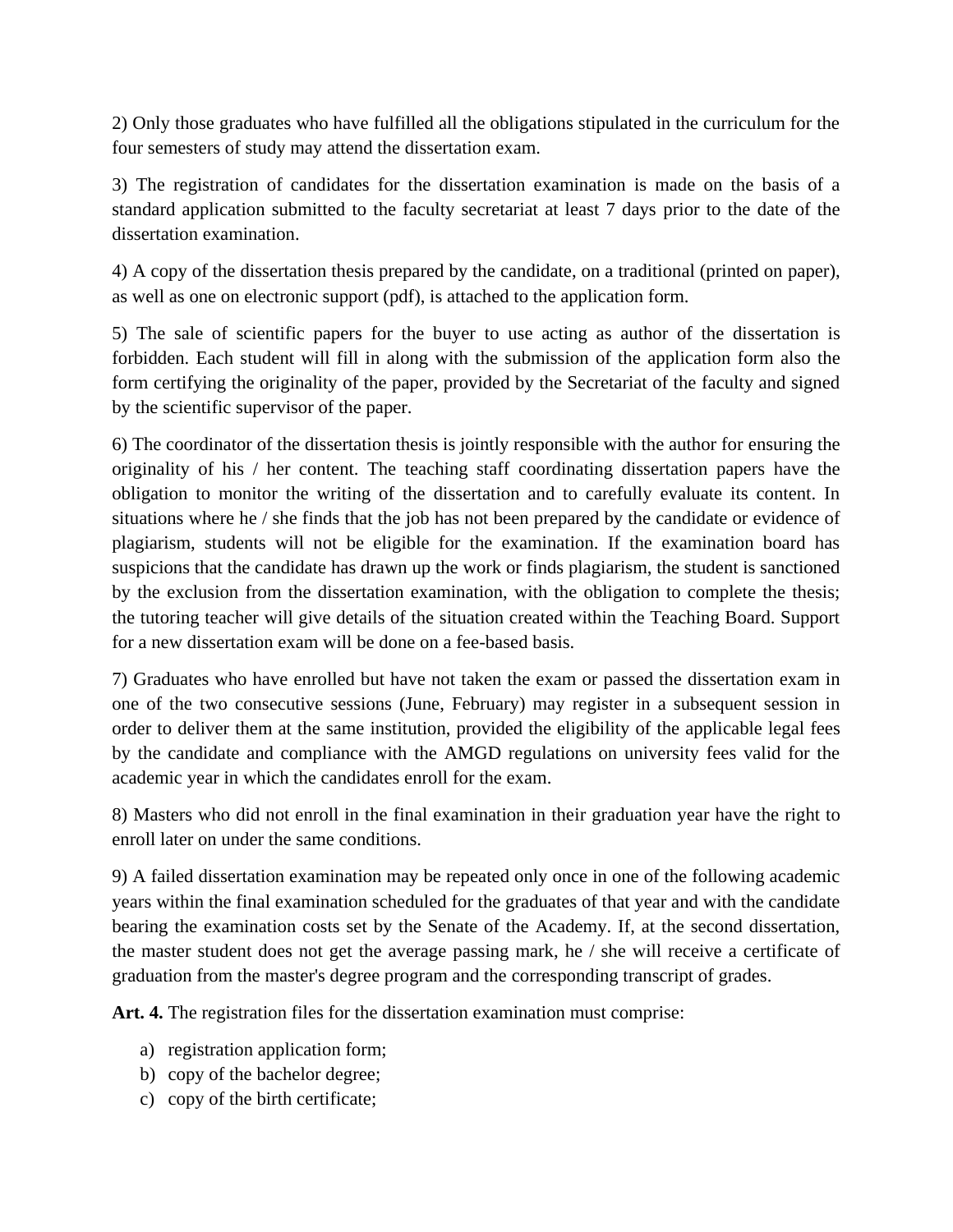- d) the dissertation paper printed as well as in electronic format (pdf), accompanied by the scientific coordinator's report and his / her declaration taking on responsibility regarding the originality of the paper;
- e) proof of payment of the registration fee (if applicable);

## **Exam committees**

**Article 5.** 1) The Dissertation Committee is appointed by the faculty within the Master's program, on decision of the Rector, at the proposal of the Departments' Councils, validated by the Faculty Councils and with the approval of the AMGD Senate.

2) The Committee is made up of four members (tenured teachers): a president (university professor or associate professor) and three members (professors, lecturers or assistant lecturers).

The Chairperson shall not evaluate the candidates unless one of the members of the dissertation board is the head of a paper. The secretariat of the committee will be provided by a teacher who is not a member of the scoring board.

3) According to the law, the members of the dissertation exam committee and those of the appeals committe can't have kinship relationships (spouses, lineal generational bonds, collateral bonds or in-laws) with the ones evaluated or with their peers.

## **Structure of the dissertation exam**

**Art. 6.** 1) The dissertation examination, for each academic year, is organized in two sessions: the dissertation examination during June 15-30 and, if necessary, during the winter session.

2) The faculty will inform applicants about the examination periods, the conditions and the registration period by displaying them on faculty premises at least 6 months prior to the first examination date of the dissertation exam.

3) The scientific leader of the dissertation will submit a report on the content of the paper at least 5 days prior to the date scheduled for the exam. The report will be conclusive in regard to the admission of the paper (including suggestion of the grade – a minimum score of 6 is compulsory) or its rejection.

4) The date and time of delivering the dissertation will be announced by the Secretariat at least 7 days prior to the exam by display on the faculty notice board.

5) The dissertation thesis is delivered in the presence of the entire committee. The scientific coordinator may attend the delivery of the paper as a guest.

6) The evaluation of the delivery of the dissertation thesis is given by the members of the examination committee based on the assessment of the paper and its delivery in front of the committee as well as on the report drawn up by the scientific advisor. The members of the board appreciate the dissertation with a round grade ranging from 1 to 10. The final grade for this exam results from the simple arithmetic average of grades given by each attending member of the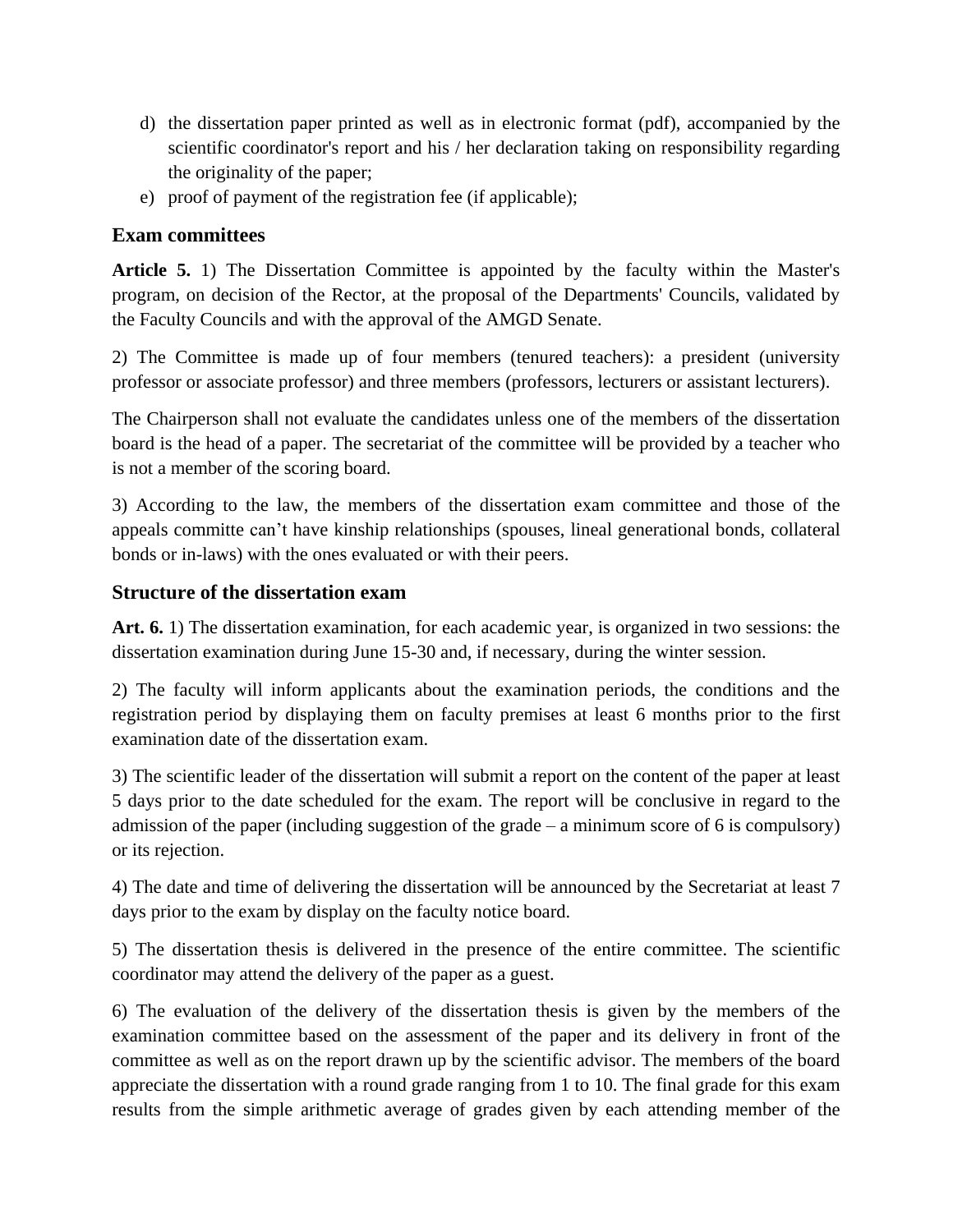committee (except the committee chairman, see **Article 5**, paragraph 2). The minimum grade for passing the dissertation exam is 6.

7) The minutes of the examination including the grades shall be signed by all the members of the committee.

8) The results obtained by the candidates for the dissertation are communicated by public display at faculty headquarters on the day of the examination.

# **Appeals**

**Art. 7.** The results obtained following the delivery of the dissertation papers can't be disputed.

# **The dissertation thesis**

# **Article 8.**

1) The aim of the dissertation is to evaluate the graduates' ability to carry out research projects correlated with appropriate research methods (historical, structural, hermeneutical, rhetorical, statistical, informatics, etc.) or to solve problems specific to the field of training, according to the case.

2) 2) The dissertation thesis may have scientific coordinators including tenured teaching staff (professors, lecturers or assistant lecturers) and associated (former tenured academics presently retired), holders of a PhD, prioritizing those who lectured within the program of studies. The list of teachers is attached.

3) Candidates are advised to select coordinators for bachelor / dissertation papers at least one year prior to enrolling in the final exam.

4) The content requirements, milestones, documentation, elaboration, drafting, writing, delivering the paper, as well as the assessment criteria will be brought to the attention of the graduates at the beginning of the current academic year by the tutor as well as within the consultations schedule of mentoring teachers. These requirements will be updated following the release of the Order of the Ministry of Education for the approval of the Framework Methodology for organizing and conducting the bachelor / degree and dissertation exams for the year in which the exams will be held.

5) The formal requirements will be available at the faculty's notice board.

6) Each dissertation coordinator shall submit in writing to the secretariat of the faculty a report on the guided dissertation, highlighting the author's contribution and the originality of the paper.

7) Dissertation papers are elaborated, edited and presented in the language of the study program.